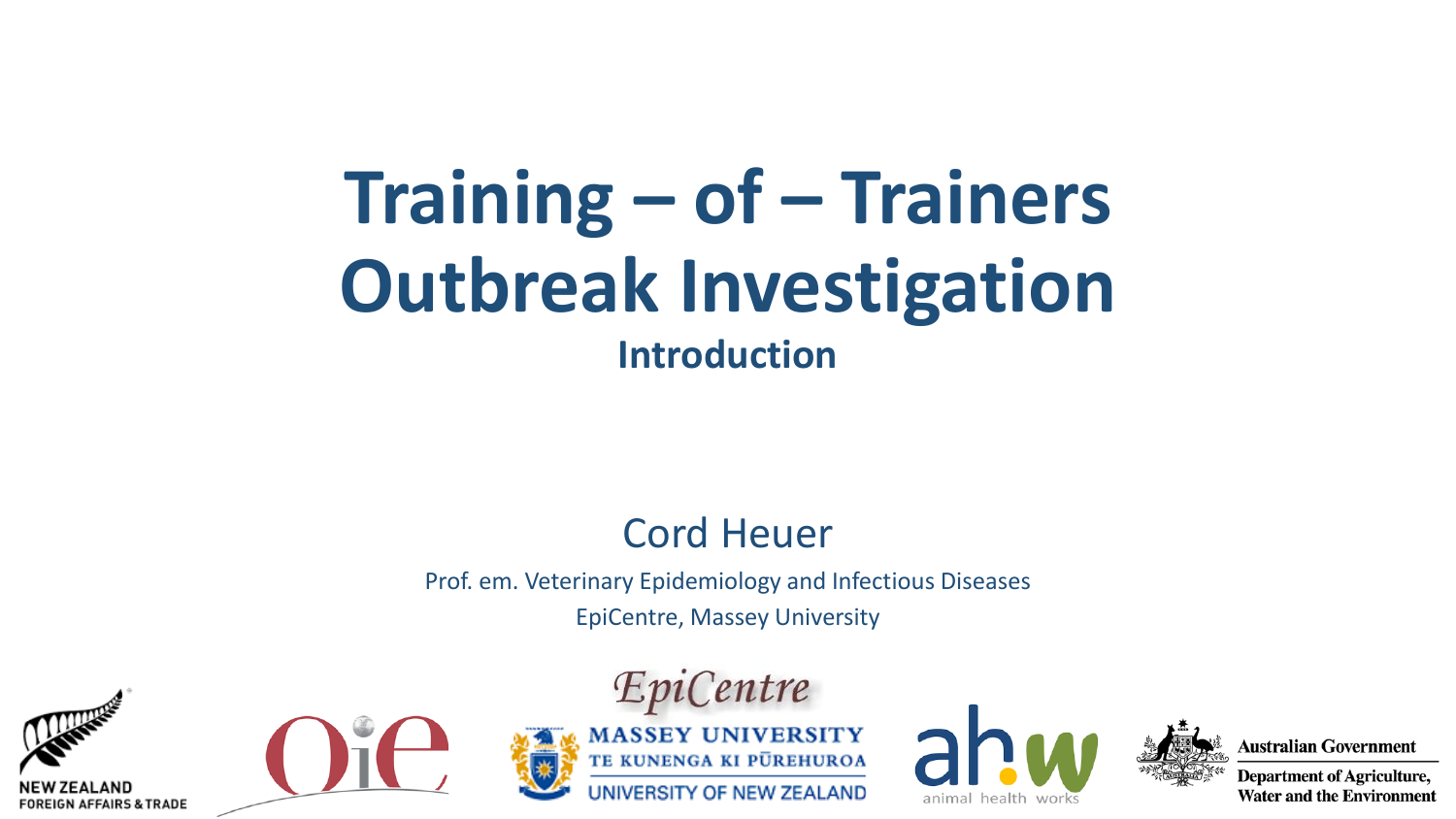#### **Expected outcomes**

- Implement key epidemiological components of outbreak investigation with confidence;
- Conduct participatory household and village level interviews for collecting relevant outbreak investigation data;
- Compile timely and accurate outbreak investigation reports;
- Develop training modules and train veterinary field staff in outbreak investigation.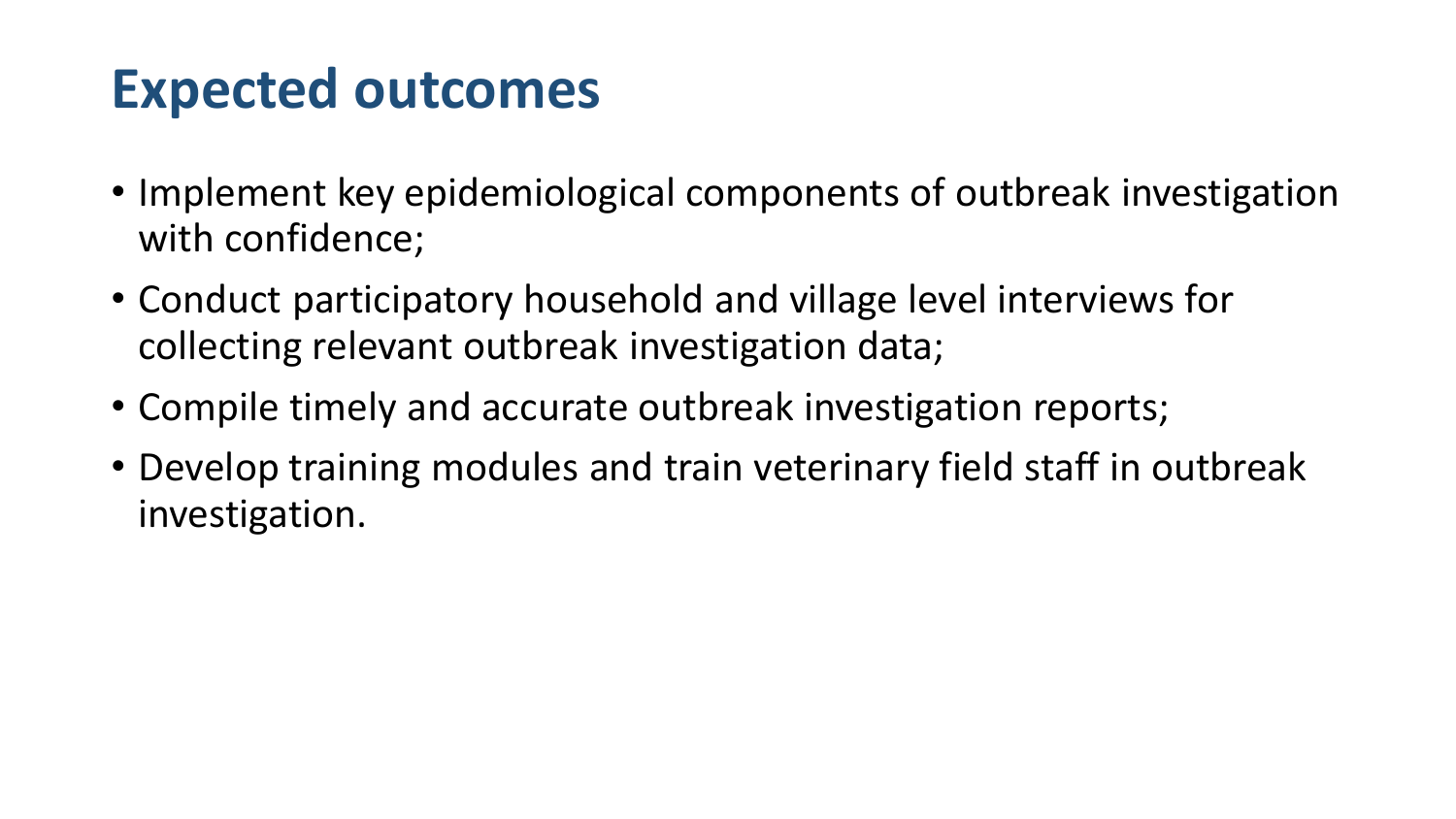### **Facilitators**

- Dr Art Subharat (EpiCentre, Massey) 'Art'
- Dr Chris Bartels (Animal Health Works) (Chris'
- Dr Ash Sutar (OIE SEACFMD) 'Ash'
- Dr Bolortuya Purevsuren (OIE SEACFMD) 'Boloru'
- Dr Karma Rinzin (OIE Bangkok) (Karma'
- Dr Sith Premasathira (DLD, Bangkok) 'Sith'
- Prof. Cord Heuer (EpiCentre, Massey) 'Cord'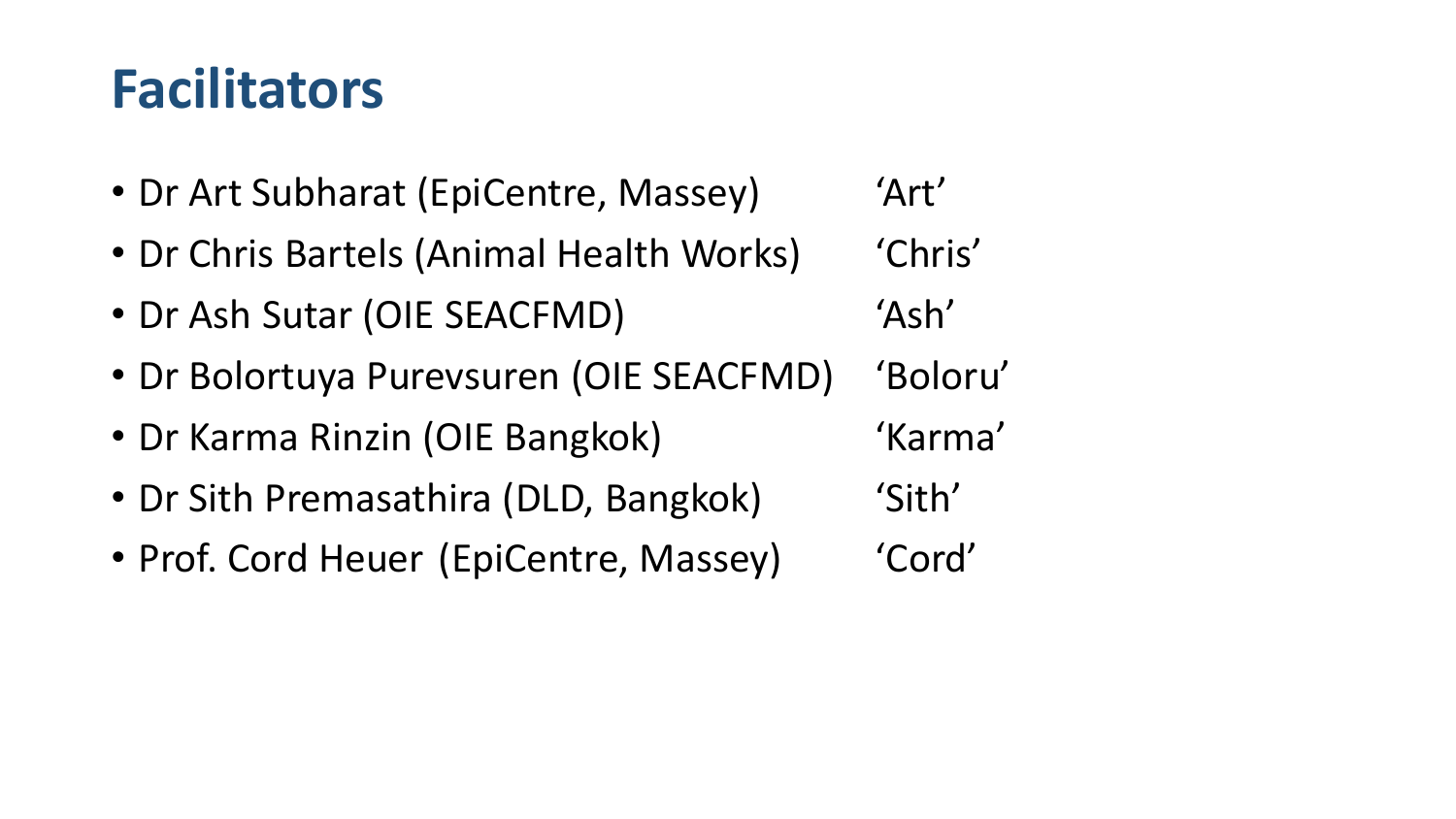## **Structure**

#### **Contents**

- **Week 1**: Adult learning (ToT)
- **Week 2**: Biosecurity and sampling
- **Week 3**: Epidemiological investigation
- **Week 4**: Communication and local response
- **Week 5**: Bringing it together (incountry workshop)

#### **Facilitators Date**

- 
- Chris  $-31$  May'21
- Ash, Boloru, Karma 07 June'21
- Art, Cord  $-14$  June'21
- Chris, Sith 25 June'21

• Everyone:  $-02$  July'21 • [subject to travel permission]